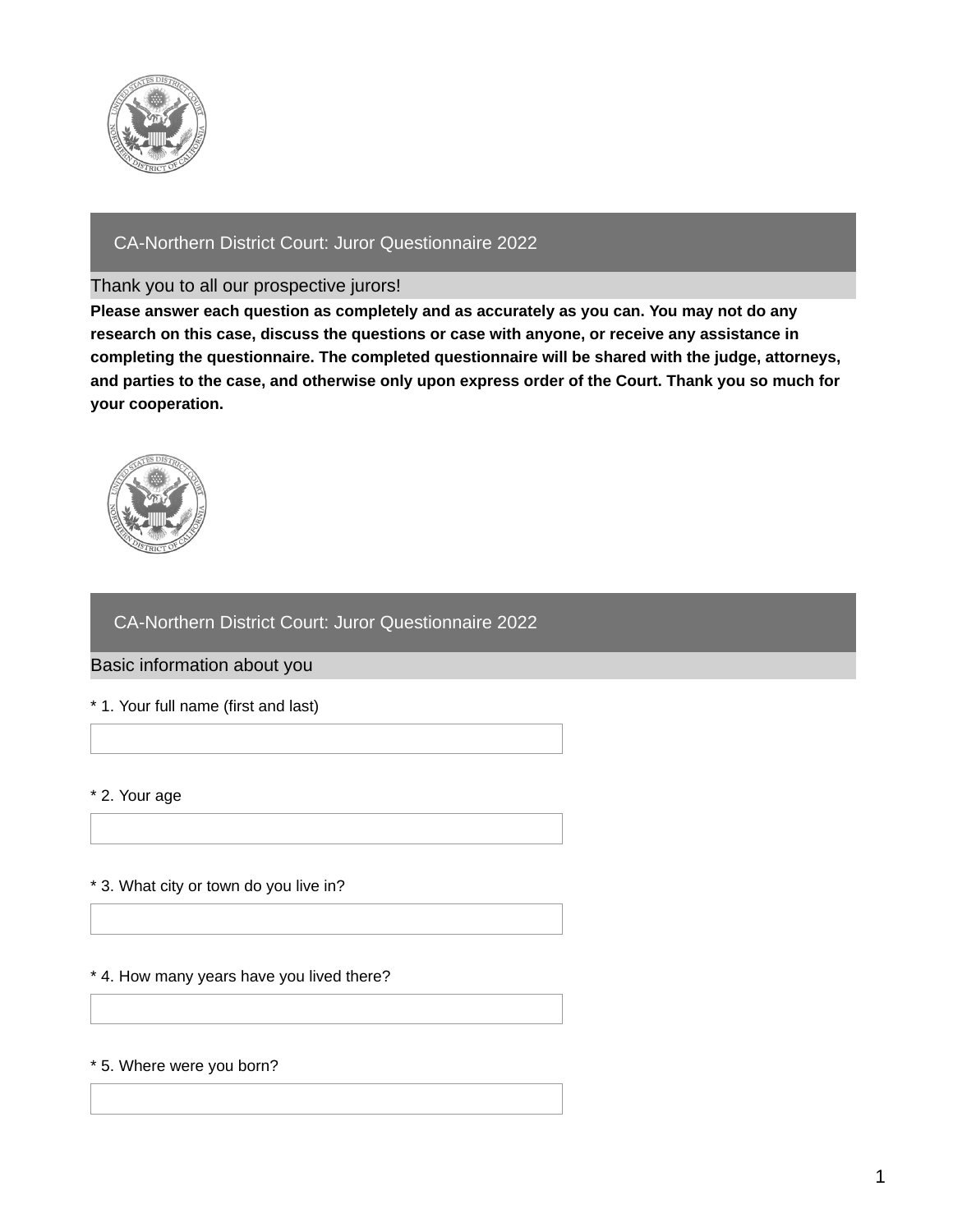

| CA-Northern District Court: Juror Questionnaire 2022                                                                                                                                                                                                              |
|-------------------------------------------------------------------------------------------------------------------------------------------------------------------------------------------------------------------------------------------------------------------|
| Information about your work & education                                                                                                                                                                                                                           |
| * 1. What is your current employment status?<br>Working full-time<br>Working part-time<br>Unemployed - looking for work<br>Unemployed - not looking for work<br>Full-time student<br>Homemaker<br><b>Disabled</b><br>Retired                                      |
| * 2. What is your occupation? (If not currently employed, please name your most recent prior occupation.)                                                                                                                                                         |
| * 3. Who is (or was) your employer?                                                                                                                                                                                                                               |
| * 4. How long have you worked for this employer (or how long did you work there)?                                                                                                                                                                                 |
| * 5. Please answer the following about your education, or enter "none" if not applicable:<br>What is the highest level of<br>education you completed?<br>What college and/or<br>vocational schools have<br>you attended?<br>What was your major area<br>of study? |
|                                                                                                                                                                                                                                                                   |

CA-Northern District Court: Juror Questionnaire 2022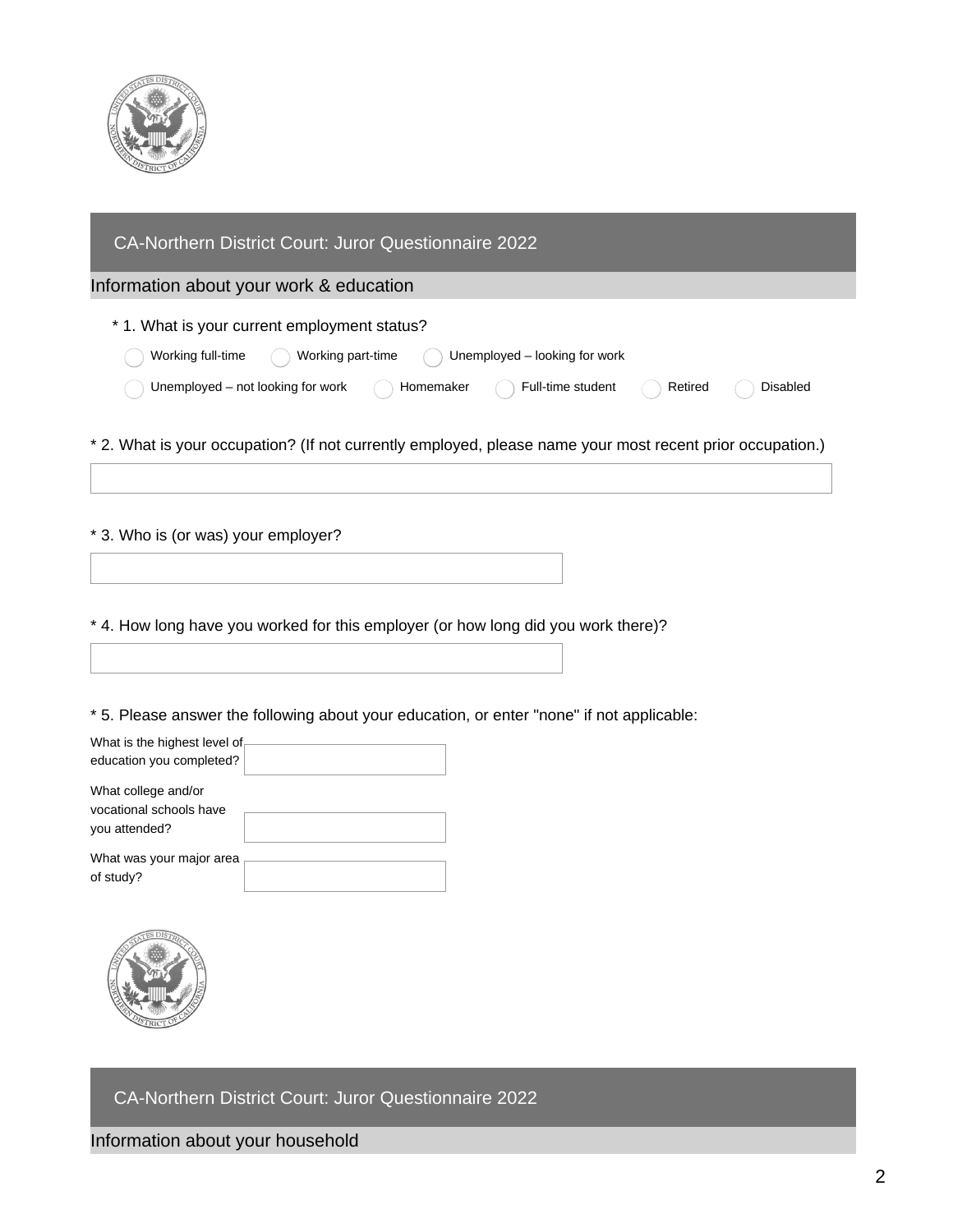#### \* 1. What is your marital status?

|  | Single |  |
|--|--------|--|
|  |        |  |

) Married or Living with Partner  $\bigcap$  Separated or Divorced  $\bigcap$  Widowed

\* 2. If you have children, please list their age(s) and occupation/employer if appropriate. (If you do not have children, please enter "none.")

\* 3. Please list the occupation/employer of your spouse, partner, or any other adults who live with you. (If you do not live with other adults, please enter "none.")





CA-Northern District Court: Juror Questionnaire 2022

# Previous jury service

- \* 1. Have you ever served on a jury before?
	- No
	- Yes. When and where did you serve on a jury?
- \* 2. Did the jury/juries you served on reach a verdict?

No

Yes

- Mixed (some did and some did not reach a verdict)
- Have not served on a jury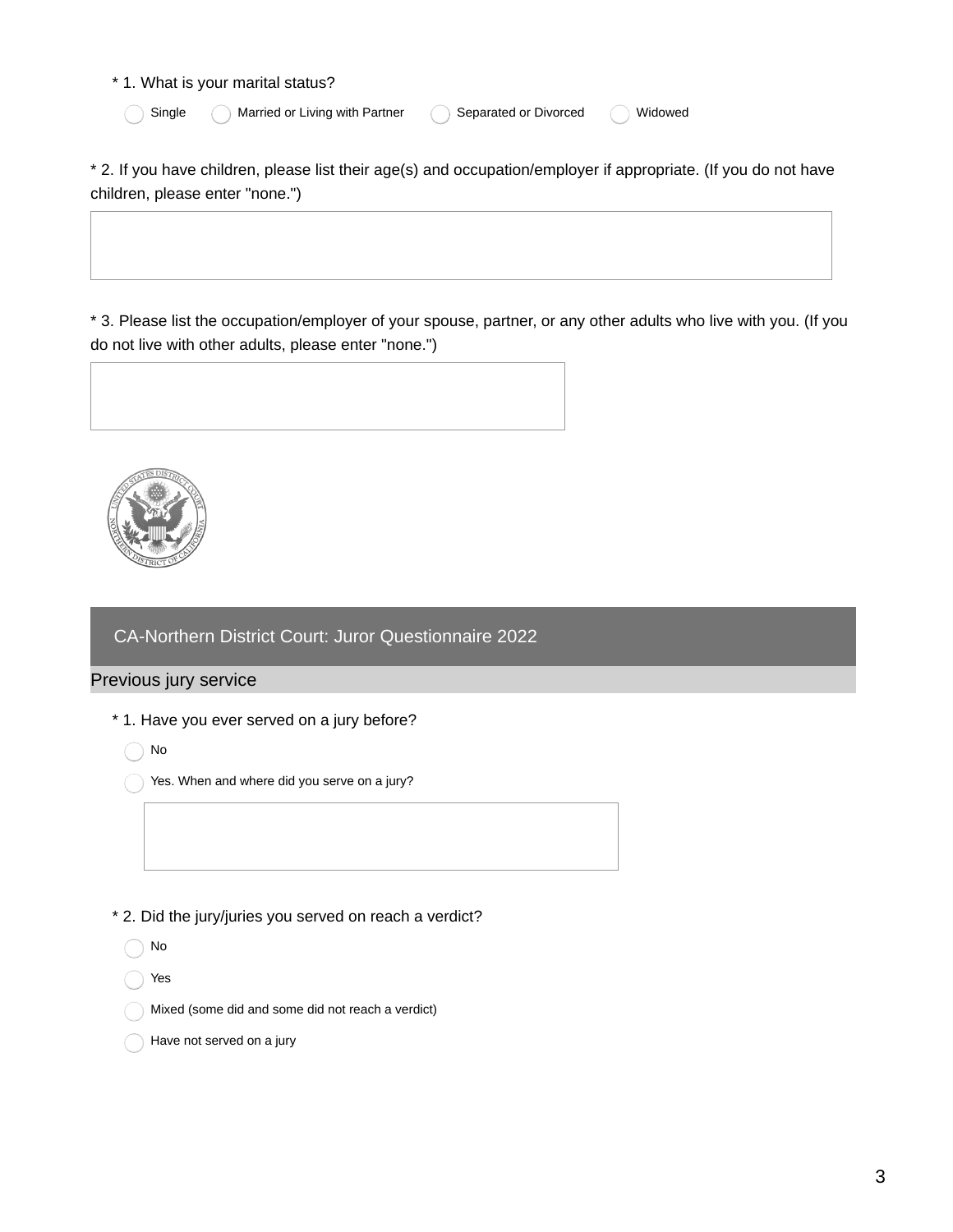# \* 3. Were the jury/juries you served on civil or criminal?

| Number of     |  |
|---------------|--|
| civil juries  |  |
| served on:    |  |
| Number of     |  |
| criminal      |  |
| juries served |  |
| on:           |  |

\* 4. Were the jury/juries you served on in municipal/state court or in federal court?

| Number of<br>municipal/sta |  |
|----------------------------|--|
|                            |  |
| te juries                  |  |
|                            |  |
| served on:                 |  |
|                            |  |
| Number of                  |  |
|                            |  |
| federal juries             |  |
|                            |  |
| served on:                 |  |
|                            |  |



## CA-Northern District Court: Juror Questionnaire 2022

## Background questions

\* 1. Do you have any religious views which might affect your service as a juror?

No

Yes. Please explain:

\* 2. Have you or any close relatives been the victim of any kind of crime?

◯ No

Yes. Please describe the crime and circumstances: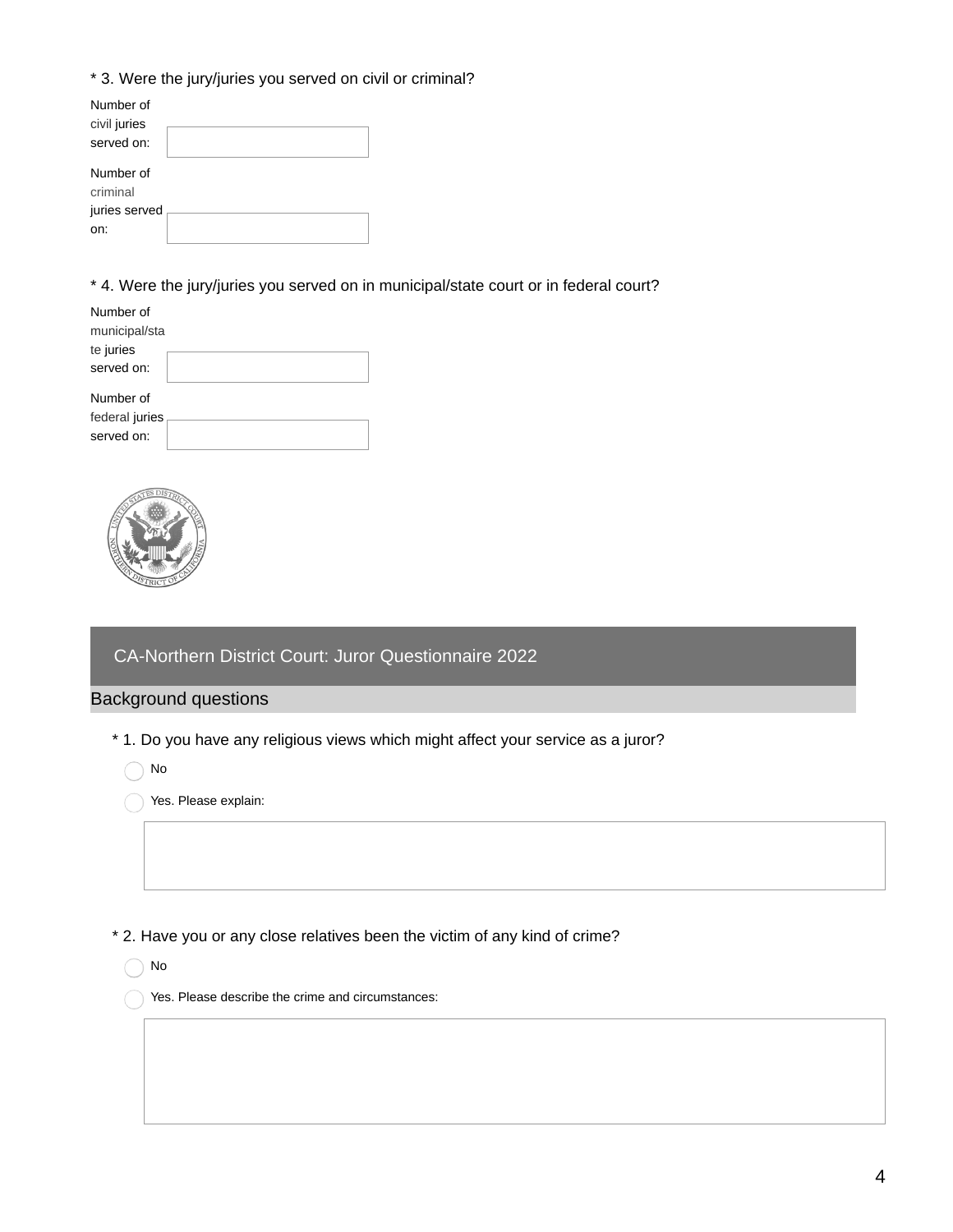\* 3. Are any members of your immediate family employed by law enforcement?

◯ No

Yes. Please describe:

\* 4. Would you tend to believe or disbelieve the testimony of a law enforcement officer based on their profession?

No

Yes. Please explain:

\* 5. If you were to serve as a juror in a criminal case, would you have any difficulty with the fact that the defendant in a criminal case is not required to testify?

No

Yes. Please explain:

\* 6. Have you or a close friend or relative ever been discriminated against because of race, ethnic background, gender, religion, disability, sexual identity or preference, or economic status?

◯ No

Yes. Please explain: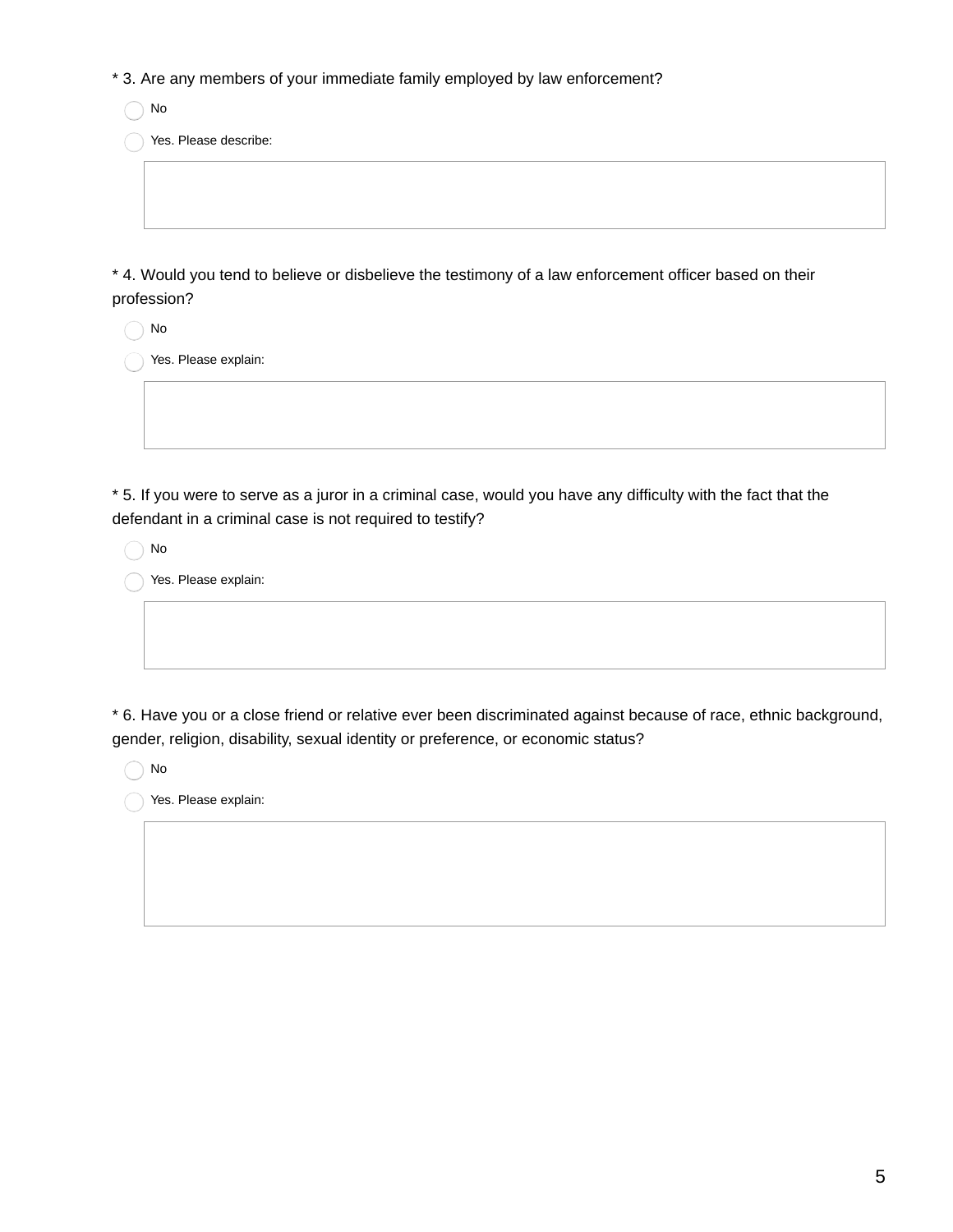- \* 7. Do you have any strong feelings about awarding money to the winning party in a civil case?
	- ◯ No

Yes. Please explain:

\* 8. Have you, your relatives, or anyone close to you ever been involved in a lawsuit of any kind either as a plaintiff, defendant, or witness?

|  | N۵ |
|--|----|
|  |    |

Yes. Please describe:



CA-Northern District Court: Juror Questionnaire 2022

Final questions and juror oath

1. Is there anything you'd like the judge in this case to know?